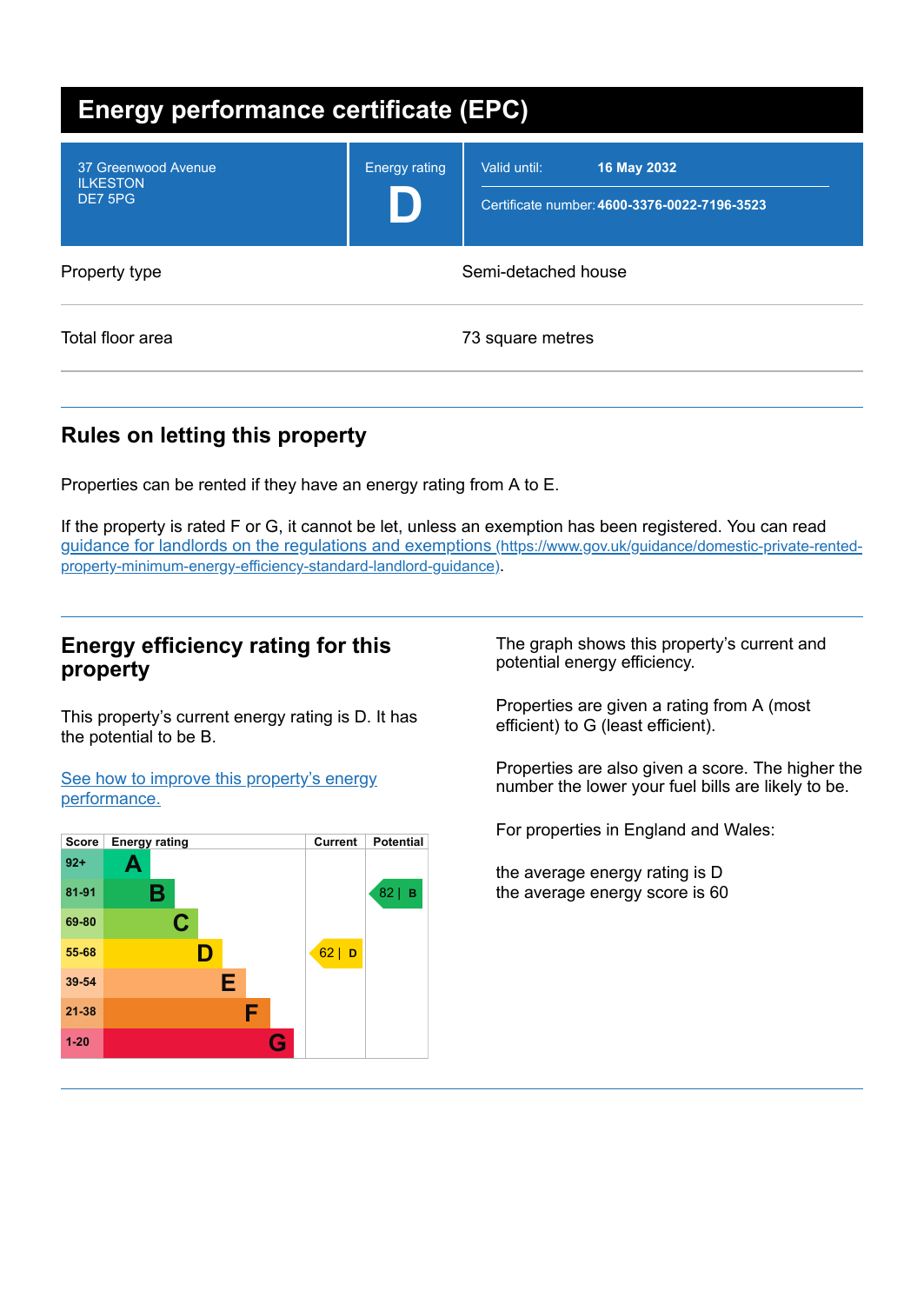# **Breakdown of property's energy performance**

This section shows the energy performance for features of this property. The assessment does not consider the condition of a feature and how well it is working.

Each feature is assessed as one of the following:

- very good (most efficient)
- good
- average
- poor
- very poor (least efficient)

When the description says "assumed", it means that the feature could not be inspected and an assumption has been made based on the property's age and type.

| <b>Feature</b>       | <b>Description</b>                             | Rating    |
|----------------------|------------------------------------------------|-----------|
| Wall                 | Cavity wall, as built, no insulation (assumed) | Poor      |
| Roof                 | Pitched, 200 mm loft insulation                | Good      |
| Roof                 | Flat, limited insulation (assumed)             | Very poor |
| Window               | Fully double glazed                            | Average   |
| Main heating         | Boiler and radiators, mains gas                | Good      |
| Main heating control | Programmer, room thermostat and TRVs           | Good      |
| Hot water            | From main system                               | Good      |
| Lighting             | Low energy lighting in all fixed outlets       | Very good |
| Floor                | Suspended, no insulation (assumed)             | N/A       |
| Floor                | Solid, no insulation (assumed)                 | N/A       |
| Secondary heating    | None                                           | N/A       |

### **Primary energy use**

The primary energy use for this property per year is 293 kilowatt hours per square metre (kWh/m2).

### **Additional information**

Additional information about this property:

Cavity fill is recommended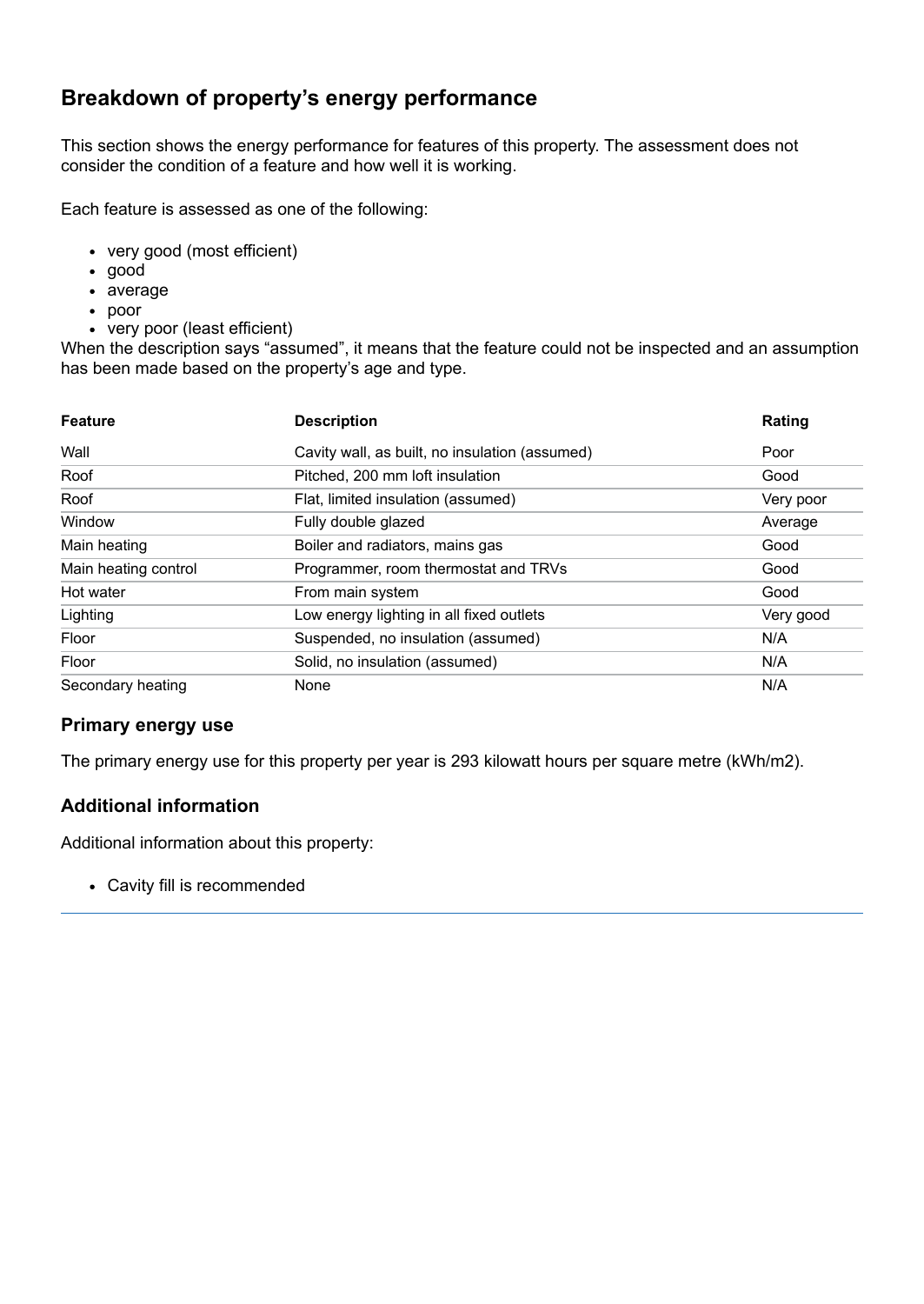| <b>Environmental impact of this</b><br>property                                                        |                 | This property produces                                                                                                                        | 3.8 tonnes of CO2 |
|--------------------------------------------------------------------------------------------------------|-----------------|-----------------------------------------------------------------------------------------------------------------------------------------------|-------------------|
| This property's current environmental impact<br>rating is D. It has the potential to be C.             |                 | This property's potential<br>production                                                                                                       | 1.7 tonnes of CO2 |
| Properties are rated in a scale from A to G<br>based on how much carbon dioxide (CO2) they<br>produce. |                 | By making the recommended changes, you<br>could reduce this property's CO2 emissions by<br>2.1 tonnes per year. This will help to protect the |                   |
| Properties with an A rating produce less CO2                                                           |                 | environment.                                                                                                                                  |                   |
| than G rated properties.                                                                               |                 | Environmental impact ratings are based on<br>assumptions about average occupancy and                                                          |                   |
| An average household<br>produces                                                                       | 6 tonnes of CO2 | energy use. They may not reflect how energy is<br>consumed by the people living at the property.                                              |                   |

# <span id="page-2-0"></span>**Improve this property's energy performance**

By following our step by step recommendations you could reduce this property's energy use and potentially save money.

Carrying out these changes in order will improve the property's energy rating and score from D (62) to B (82).

| <b>Step</b>                                | <b>Typical installation cost</b> | <b>Typical yearly saving</b> |
|--------------------------------------------|----------------------------------|------------------------------|
| 1. Flat roof or sloping ceiling insulation | £850 - £1,500                    | f21                          |
| 2. Cavity wall insulation                  | £500 - £1,500                    | £122                         |
| 3. Floor insulation (solid floor)          | £4,000 - £6,000                  | £20                          |
| 4. Solar water heating                     | £4,000 - £6,000                  | £26                          |
| 5. Solar photovoltaic panels               | £3,500 - £5,500                  | £336                         |

### **Paying for energy improvements**

Find energy grants and ways to save energy in your home. [\(https://www.gov.uk/improve-energy-efficiency\)](https://www.gov.uk/improve-energy-efficiency)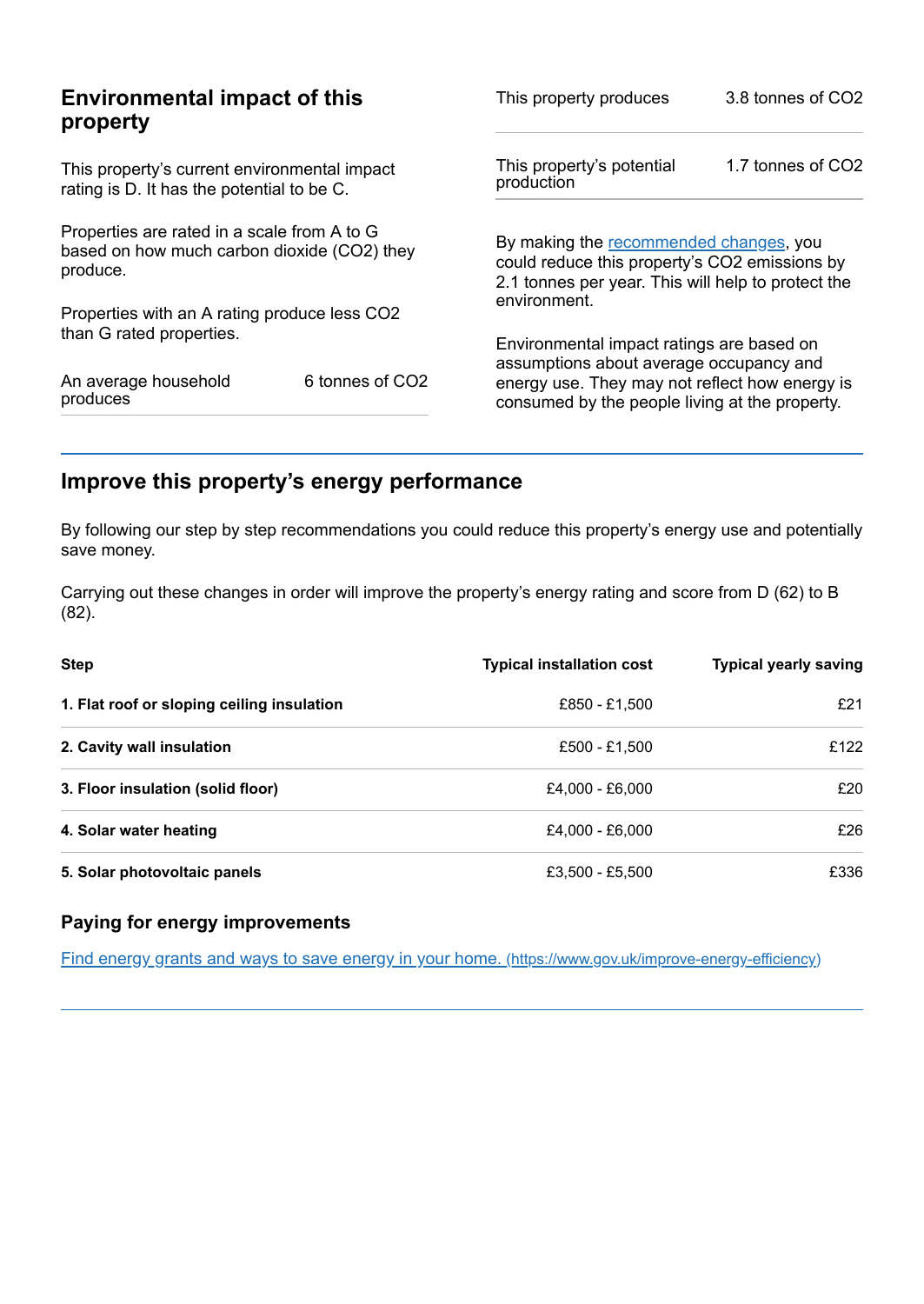## **Estimated energy use and potential savings**

| Estimated yearly energy<br>cost for this property | £782 |
|---------------------------------------------------|------|
| Potential saving                                  | £189 |

The estimated cost shows how much the average household would spend in this property for heating, lighting and hot water. It is not based on how energy is used by the people living at the property.

The potential saving shows how much money you could save if you complete each [recommended](#page-2-0) step in order.

For advice on how to reduce your energy bills visit Simple Energy Advice [\(https://www.simpleenergyadvice.org.uk/\)](https://www.simpleenergyadvice.org.uk/).

#### **Heating use in this property**

Heating a property usually makes up the majority of energy costs.

## Estimated energy used to heat this property

| Type of heating               | <b>Estimated energy used</b>           |
|-------------------------------|----------------------------------------|
| Space heating                 | 12488 kWh per year                     |
| <b>Water heating</b>          | 2077 kWh per year                      |
| insulation                    | Potential energy savings by installing |
| <b>Type of insulation</b>     | Amount of energy saved                 |
| <b>Cavity wall insulation</b> | 2995 kWh per year                      |